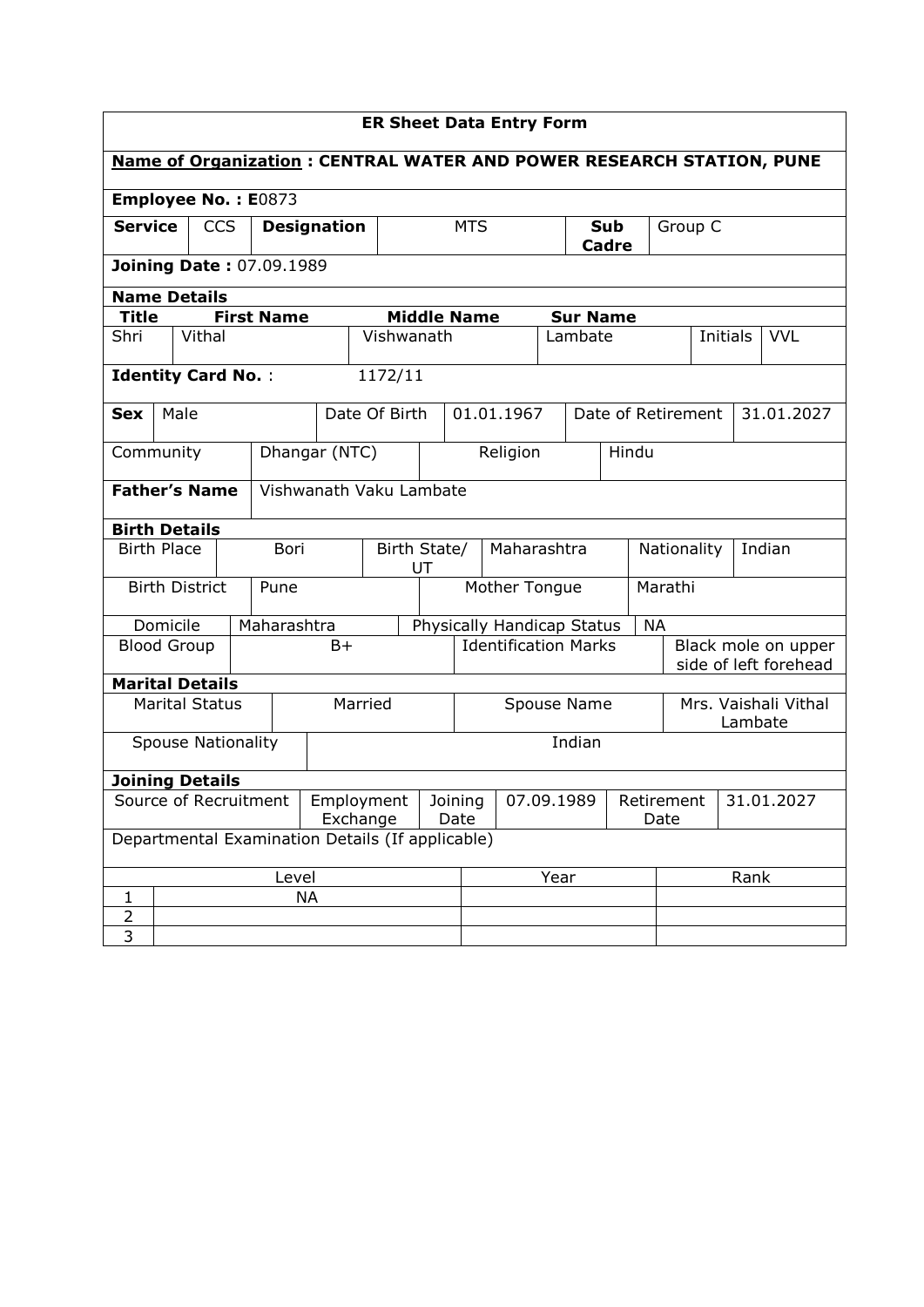| Remarks (if any)                | <b>NA</b>        |             |              |                          |  |  |  |  |  |  |
|---------------------------------|------------------|-------------|--------------|--------------------------|--|--|--|--|--|--|
| Languages known                 |                  |             |              |                          |  |  |  |  |  |  |
|                                 | Name of Language | <b>Read</b> | <b>Write</b> | <b>Speak</b>             |  |  |  |  |  |  |
| Indian Languages 1<br>Known     | Marathi          | Good        | Good         | Good                     |  |  |  |  |  |  |
| $\overline{2}$                  | Hindi            | Good        | Good         | Good                     |  |  |  |  |  |  |
| 3                               |                  |             |              |                          |  |  |  |  |  |  |
| 4                               |                  |             |              |                          |  |  |  |  |  |  |
| 5                               |                  |             |              |                          |  |  |  |  |  |  |
|                                 |                  |             |              |                          |  |  |  |  |  |  |
| Foreign Languages<br>Known<br>1 | English          | Good        | Good         | $\overline{\phantom{0}}$ |  |  |  |  |  |  |
| $\overline{2}$                  |                  |             |              |                          |  |  |  |  |  |  |
| 3                               |                  |             |              |                          |  |  |  |  |  |  |

## Details of deputation (if applicable)

| Name of the Office | Post held at that<br>time in parent office | Name of post<br>(selected for<br>deputation |       | Period of deputation |
|--------------------|--------------------------------------------|---------------------------------------------|-------|----------------------|
| <b>NA</b>          |                                            |                                             | Since | From                 |
|                    |                                            |                                             |       |                      |

## Details of Foreign Visit

| SI.<br>No. | Place of Visit | Date of<br>visit | Post held at<br>that time | Whether it<br>is a<br>personal or<br>official visit | Details of visit |
|------------|----------------|------------------|---------------------------|-----------------------------------------------------|------------------|
|            | ΝA             |                  |                           |                                                     |                  |

## Transfer/Posting Detail (if applicable)

| Place     | Period of posting |      |  |  |  |  |  |
|-----------|-------------------|------|--|--|--|--|--|
|           | Since             | From |  |  |  |  |  |
|           |                   |      |  |  |  |  |  |
|           |                   |      |  |  |  |  |  |
|           |                   |      |  |  |  |  |  |
| <b>NA</b> |                   |      |  |  |  |  |  |
|           |                   |      |  |  |  |  |  |